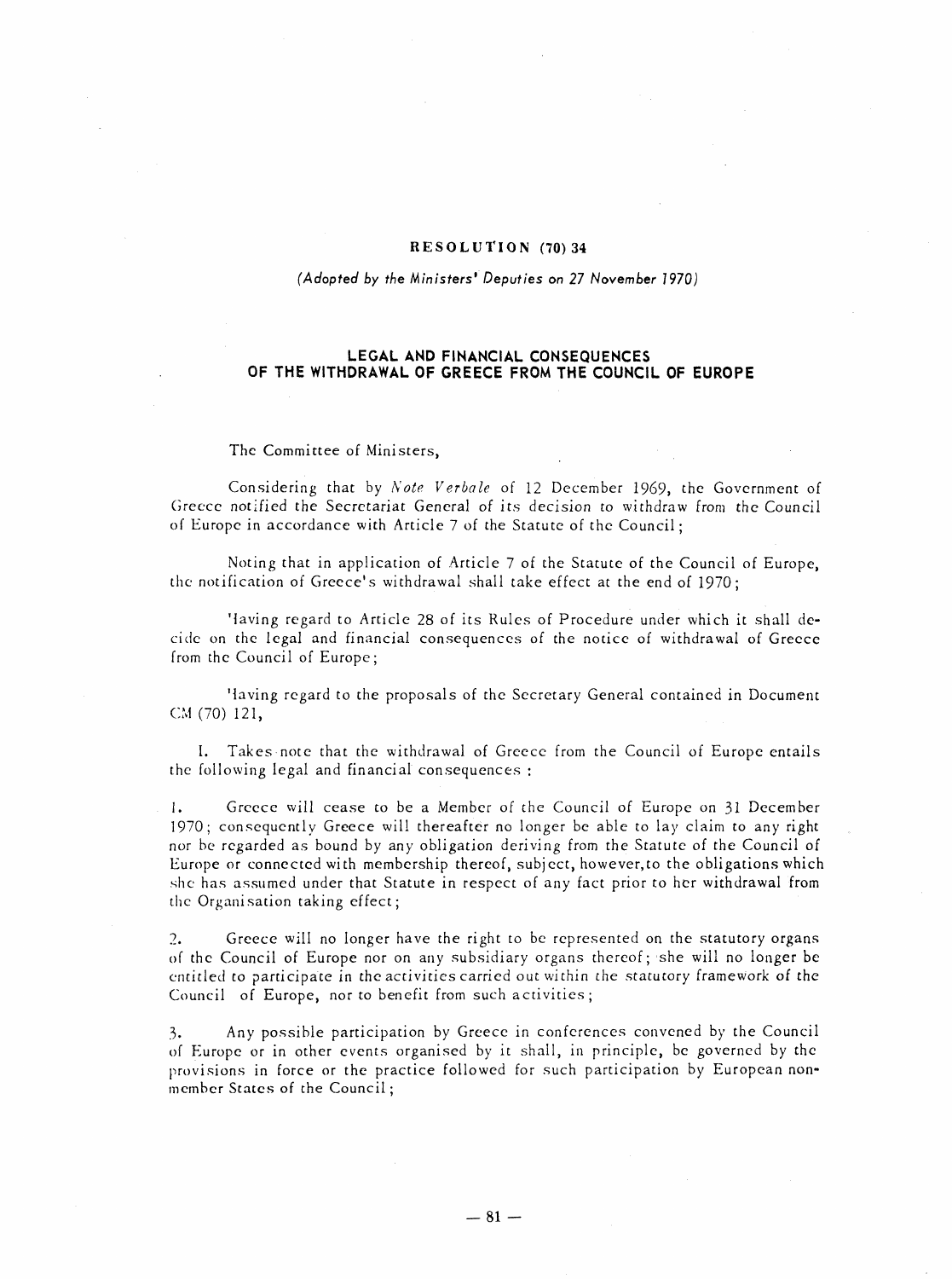1. Greece is bound to pay in full her statutory contribution to the expenses of the Council of Europe for the year 1970, including:

(i) her contribution to the general budget of the Organisation;

(ii) her contribution to the budget of the Partial Agreement on the Resettlement Fund for National Refugees and Over-Population in Europe;

(iii) her contribution to the budget of the Partial Agreement in the social and public health fields,

it being understood that she will be entitled to the repayment of her share of the Working Capital Fund of the Council and of her share of any possible credit balance for the financial years  $1969$  and  $1970$ ;

5. As regards the Partial Agreement in the social and public health fields:

(a) Greece may, if she so wishes, continue, as a party to the Administrative Arrangements for the health control of sea, air and land traffic concluded within the framework of that Partial Agreement, to take part in the work of the Public Health Committee (PA) relating to these Arrangements;

 $(b)$  Greece shall be bound, if she continues to take part after 31 December 1970 in the work of the Public Health Committee (PA) mentioned under (a), to contribute to the budget of the said Partial Agreement according to the criteria determined for the participation of governments which are not parties thereto;

6. As regards the Resettlement Fund for National Refugees and Over-Population in Europe:

 $(a)$  nothing prevents Greece, if she so wishes, continuing, with the prior authorisation of the governing body of the Fund, to be a Member thereof on the same terms which governed her participation as from the date of its establishment;

(b) Greece shall be bound, if she remains a Member of the Fund, to contribute to the budget of the Partial Agreement of the Fund according to a percentage to be determined by the Committee of Ministers, after consultation with the Greek Government;

 $(c)$  the withdrawal of Greece' from the Council of Europe shall not affect her position as a Contracting Party to the Third Protocol to the General Agreement on Privileges and Immunities of the Council of Europe, if she remains a Member of the said Fund;

7. The withdrawal of Greece will not affect her position as a Contracting Party to those conventions and agreements concluded within the Council of Europe, which she has ratified or signed without reservation in respect of ratification except for those instruments to which only member States of the Council may be Contracting Parties;

8. On 31 December 1970, Greece will cease to be a Contracting Party to the European Convention on Establishment, in accordance with Article 33, paragraph 3 of this Convention; however, under paragraph 2 of the same Article, she shall not be released from her obligations under this Convention in respect of any act which may have been performed by her before that date;